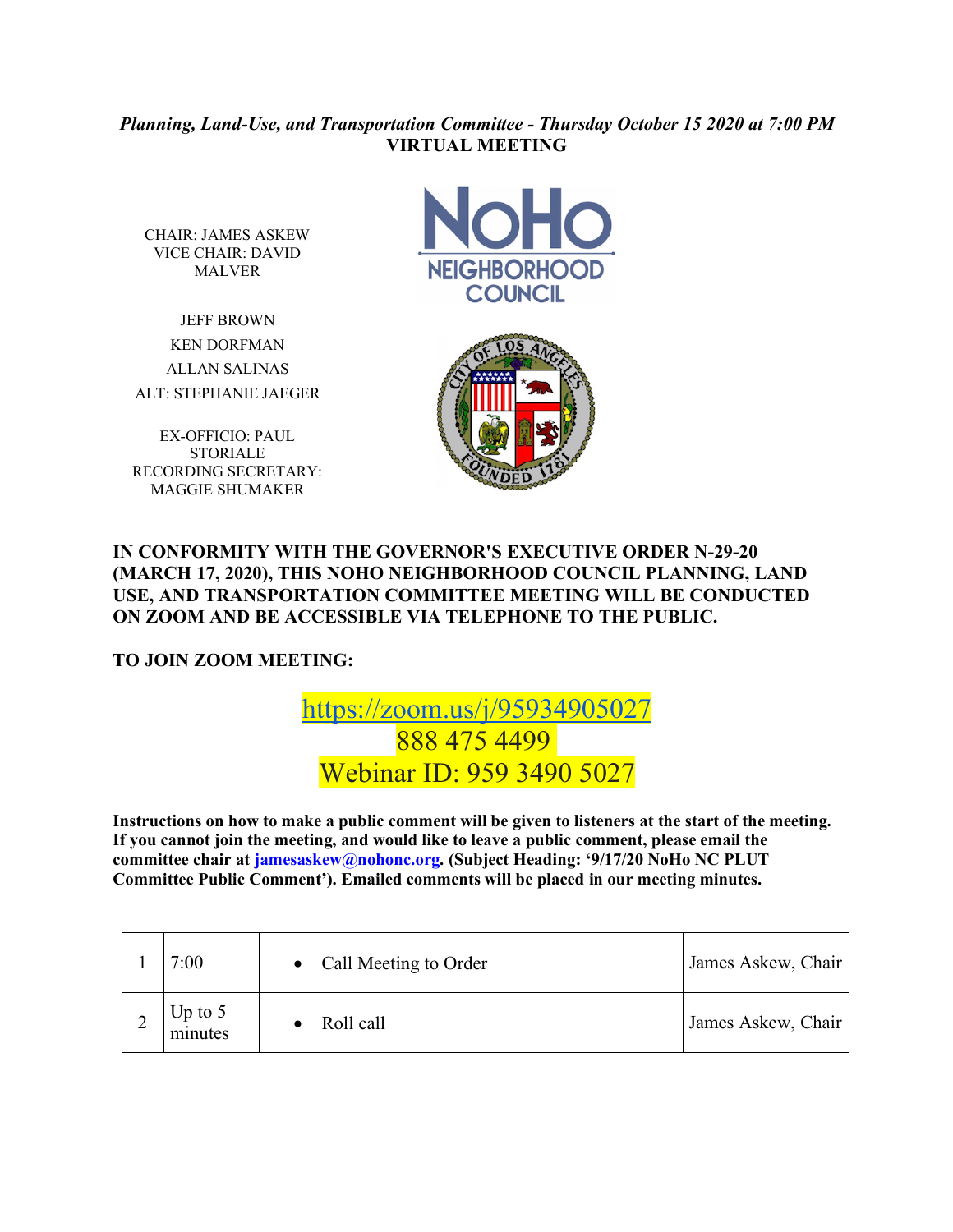| $\overline{3}$ | Up to $5$<br>minutes  | Presentation, Discussion, and Possible Action:<br>Review and approve meeting minutes for<br>September 2020.                                                                                                                                                                                                                                                                                                                                                                             | James Askew, Chair |
|----------------|-----------------------|-----------------------------------------------------------------------------------------------------------------------------------------------------------------------------------------------------------------------------------------------------------------------------------------------------------------------------------------------------------------------------------------------------------------------------------------------------------------------------------------|--------------------|
| $\overline{4}$ | 1 minute<br>each      | Public comments on non-agenda items.                                                                                                                                                                                                                                                                                                                                                                                                                                                    | James Askew, Chair |
| 5              | 1 minute<br>each      | Committee member comments on non-agenda<br>items.                                                                                                                                                                                                                                                                                                                                                                                                                                       | James Askew, Chair |
| 6              | Up to $5$<br>minutes  | Presentation and Discussion: Update on Old<br><b>Business</b><br>Cell Tower moving to Council on 10/19                                                                                                                                                                                                                                                                                                                                                                                  | James Askew, Chair |
| $\overline{7}$ | Up to $20$<br>minutes | Presentation, Discussion, and Possible Action:<br>$\bullet$<br>10912 - 10914 Blix Street (Demo of 4<br>residential units to construct 18 unit building<br>with 3 units affordable) (Lankershim and Blix)<br>Up to 10 Minutes for applicant                                                                                                                                                                                                                                              | Donna Shen Tripp   |
| 8              | Up to $10$<br>minutes | Presentation and Discussion: Informational<br>$\bullet$<br>outreach for potential applicant looking to for<br>an offsite beer/wine sales permit at 11680<br>Victory Blvd (Victory and Lankershim)                                                                                                                                                                                                                                                                                       | Darlene Chacon     |
| 9              | Up to $10$<br>minutes | Presentation, Discussion, and Possible Action:<br>$\bullet$<br>Permit Application for Comedy Chateau                                                                                                                                                                                                                                                                                                                                                                                    | James Askew, Chair |
| 10             | Up to $5$<br>minutes  | <b>Transportation Update</b>                                                                                                                                                                                                                                                                                                                                                                                                                                                            | Rob McGrath        |
| 11             | Up to $5$<br>minutes  | Presentation: Chair Closing Comments<br>$\bullet$<br>Next Meeting is Thursday 11/19<br>Scheduled for November: Fast Food<br>Restaurant w Drive Thru at 4829<br>Lankershim (La Maida and Lankershim)<br>Scheduled for November: storage facility<br>at 5256 Vineland Ave (Vineland and<br>Weddington)<br>Planning $101$ – must be completed by<br>December 16, 2020 by all committee<br>members<br>Thanks for joining $us - we$ want the public<br>and fellow NC members to be involved! | James Askew, Chair |
| 12             |                       | Meeting adjourned                                                                                                                                                                                                                                                                                                                                                                                                                                                                       | James Askew, Chair |